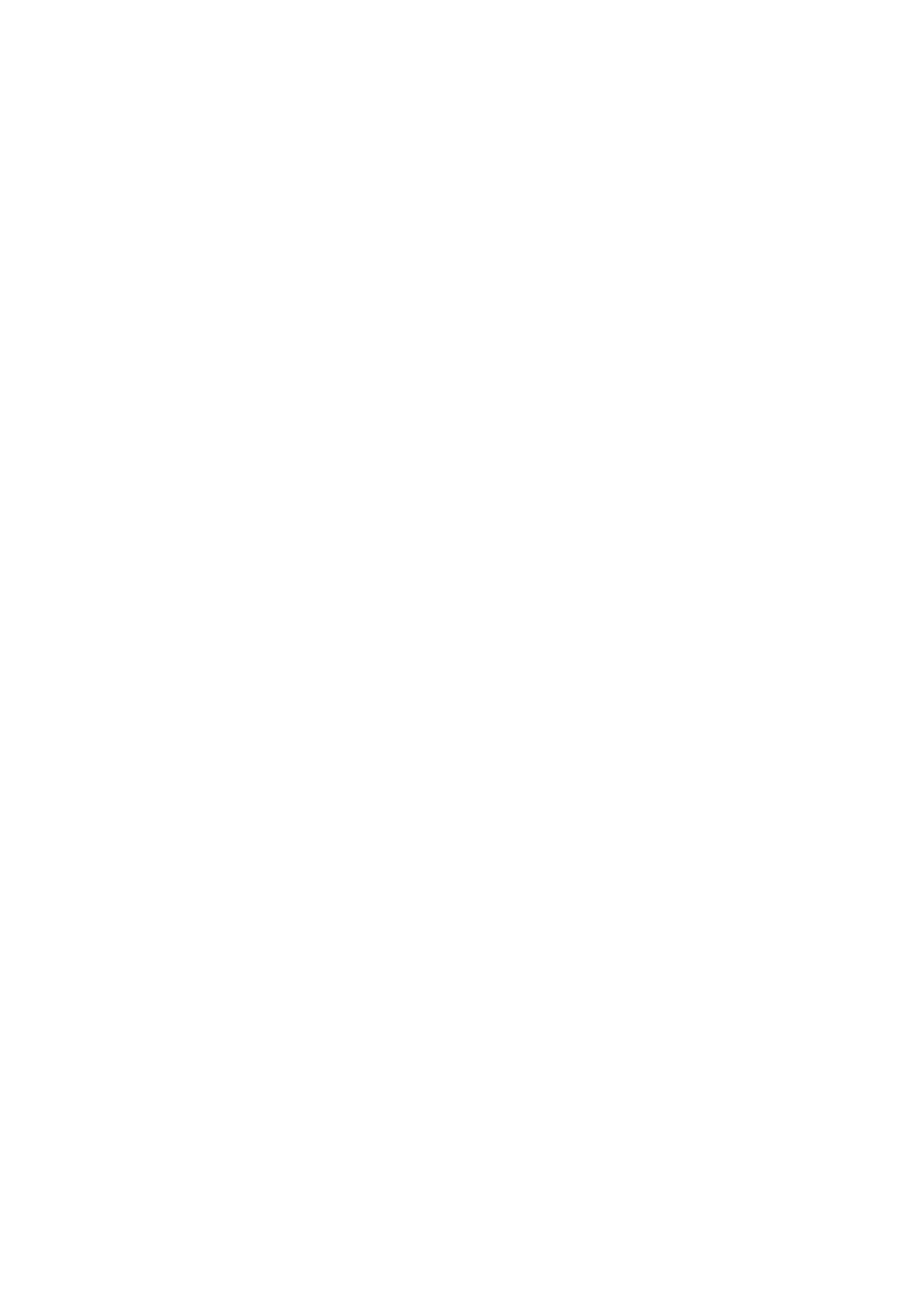

# **Human Factors review of gas self-isolation and restoration field trial**

Nicola Healey Health and Safety Laboratory Harpur Hill Buxton Derbyshire SK17 9JN

The gas distribution network operators (GDNs) must prepare emergency plans to respond to a widespread or prolonged loss of gas supply incident occurring on their part of the network. These plans are a requirement of the Gas Safety (Management) Regulations 1996 (GSMR) and form part of the safety case arrangements made by the GDNs.

The GDNs have proposed procedures to allow members of the public to isolate and restore their own gas supply in the event of a loss of supply incident. The GDNs have carried out a field trial to test these procedures under controlled conditions, using a sample of emergency and non-emergency works.

This report describes a desk-based review of the GDN field trial. The review considers the process and validity of the self-isolation and restoration field trial, as well as the adequacy of the instructions provided to participants (in the form of the leaflets developed by the GDNs). Supporting materials, such as videos and web pages, have also been reviewed.

Review of the field trial data suggests that the trials included a representative sample of properties and meter locations. However, a number of limitations have been identified, including the presence of First Call Operatives (FCOs) during the trial, and these may affect the interpretation of the trial findings.

Areas for improvement have been identified, such as the need to ensure consistency of information and effective linking across all sources (leaflets, videos and web pages).

This report and the work it describes were funded by the Health and Safety Executive (HSE). Its contents, including any opinions and/or conclusions expressed, are those of the authors alone and do not necessarily reflect HSE policy.

#### **HSE Books**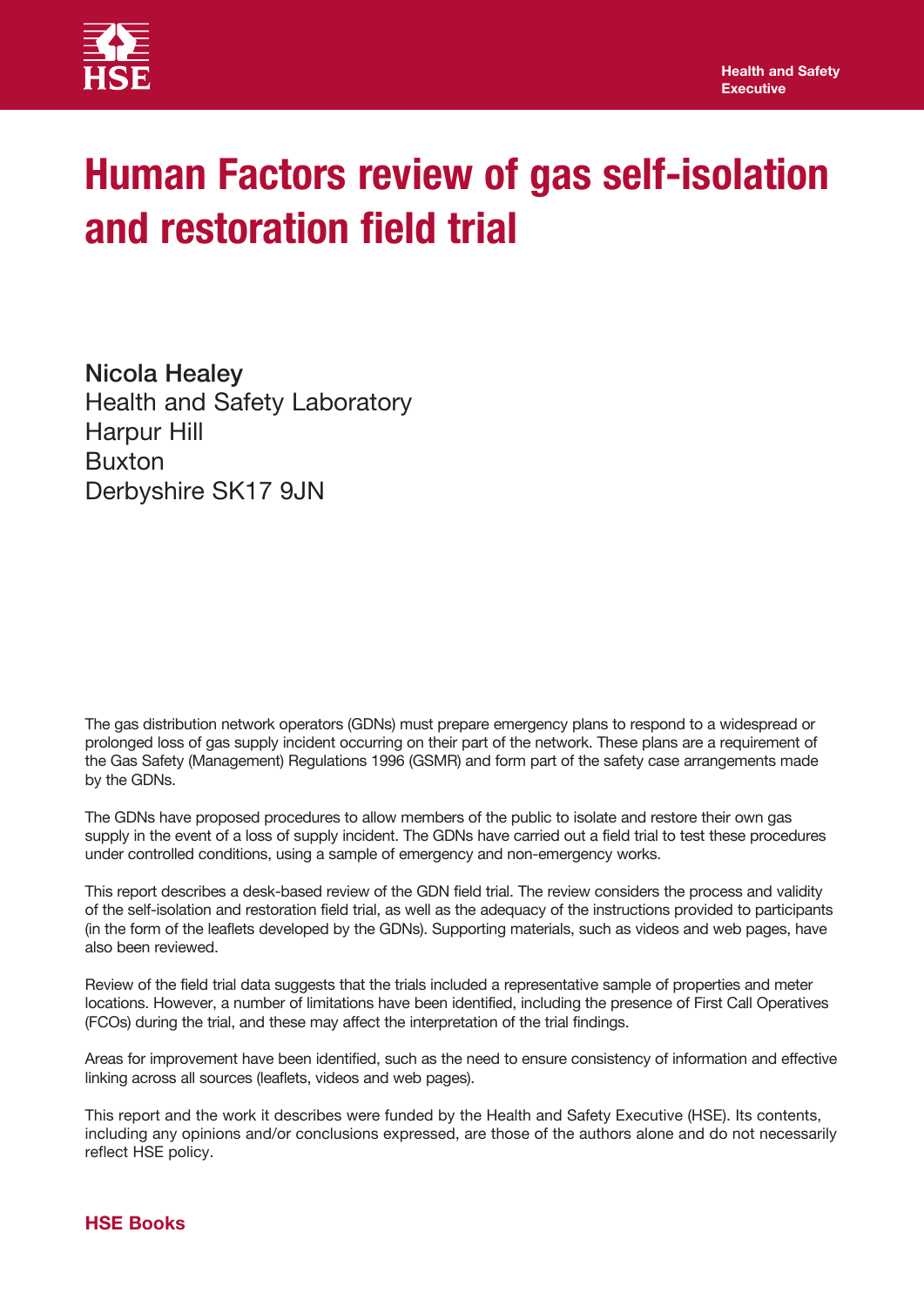© *Crown copyright 2013*

*First published 2013*

You may reuse this information (not including logos) free of charge in any format or medium, under the terms of the Open Government Licence. To view the licence visit www.nationalarchives.gov.uk/doc/open-government-licence/, write to the Information Policy Team, The National Archives, Kew, London TW9 4DU, or email psi@nationalarchives.gsi.gov.uk.

Some images and illustrations may not be owned by the Crown so cannot be reproduced without permission of the copyright owner. Enquiries should be sent to copyright@hse.gsi.gov.uk.

#### Acknowledgements

The author would like to thank Dominic Cummings (Scotia Gas Networks) and Mike Potter (Health and Safety Executive). Their help and advice is greatly appreciated.

ii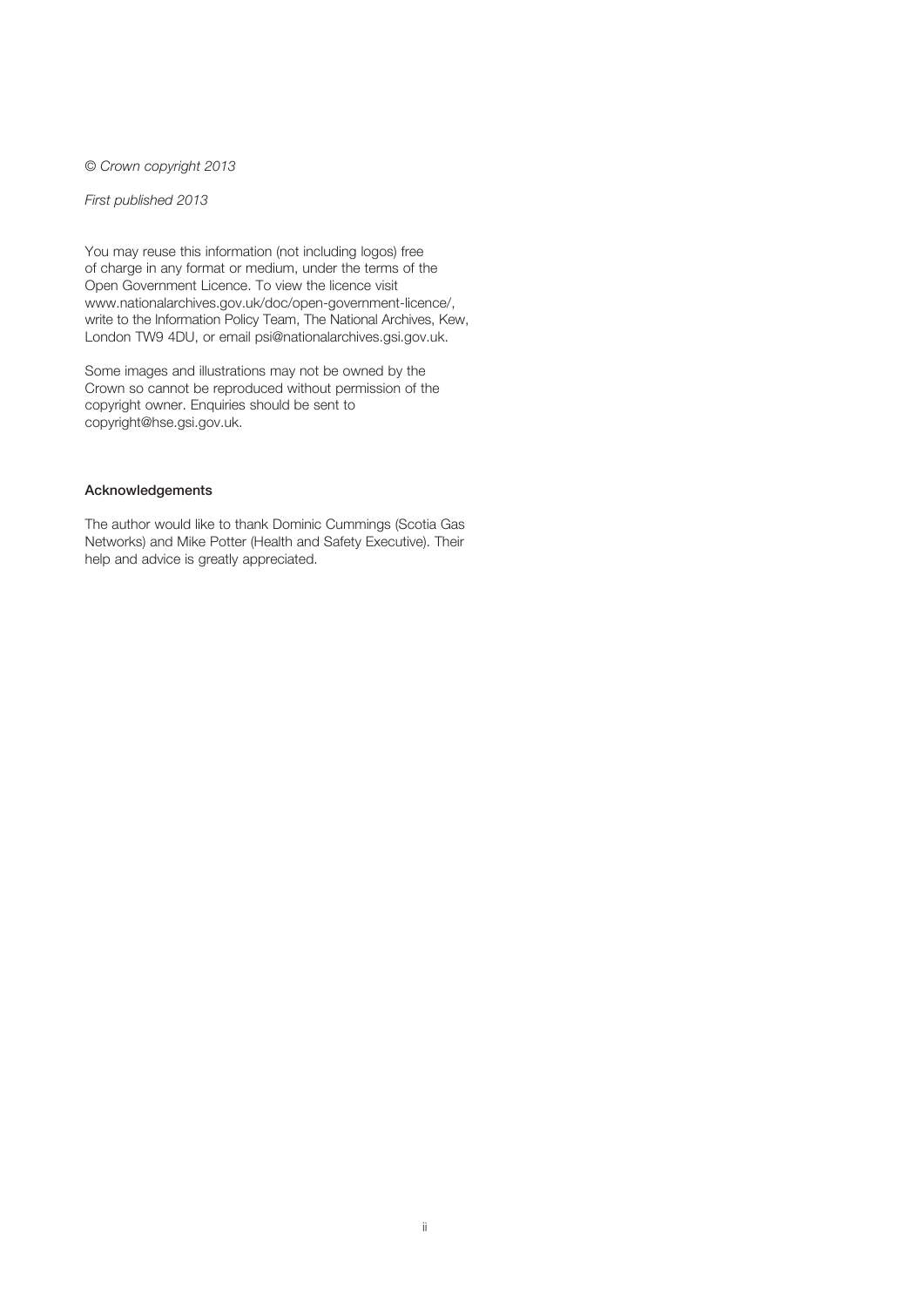### **KEY MESSAGES**

The Gas Distribution Networks (GDNs) used a sample of emergency and nonemergency works to carry out a field trial, to validate their public self-isolation and restoration procedures. The Health and Safety Laboratory (HSL) were commissioned by the Health and Safety Executive (HSE) to carry out a desk-based review of the GDN field trial. The review considered the process and validity of the self-isolation and restoration field trial as well as the adequacy of the instructions provided to participants (in the form of the leaflets developed by the GDNs).

The feedback collected during the field trial focused on the process of consumer selfisolation and restoration, and only limited information was collected on the content and format of information presented in the leaflets. Due to the similar nature of the leaflets used, and the limited nature of the feedback collected, it is difficult to identify best practice (or 'preferred' aspects of the information presentation). Further work is therefore required to confirm that the content and format of information is suitable for the majority of consumers.

Review of the field trial data received by HSL suggested that the trials included a representative sample of properties and meter locations. The majority of participants who took part in the trial were able to self-isolate and restore their gas supplies. However a number of limitations with the trial were identified, for example:

- A First Call Operative (FCO) was present during the trial (where participants were asked to follow the instructions provided to isolate and restore their gas supply);
- Limited feedback was collected regarding the self-isolation and restoration leaflets used in the trial. One open question was used to capture comments on both leaflets, and it is therefore difficult to relate feedback to a specific leaflet;
- The restoration leaflet was presented immediately after the self-isolation leaflet. Therefore the trial did not reflect the real-life time delay or provide opportunity to pilot the use of status identification labels to assist engineers in identifying whether gas had been successfully turned off or whether assistance was required by the consumer.

The self-isolation and restoration leaflets should be recognised as risk controls (in situations where members of the public are asked to self-isolate and restore gas supplies). Consideration should be given to clarifying and emphasising safety critical aspects of the process, and explicitly stating the possible consequences of not following the restoration steps in the prescribed order.

The additional materials developed (i.e. videos and web pages) provide alternative opportunities for consumers to access self-isolation and restoration information. This is beneficial, and may help to address differences in preferences in accessing this type of information. However, care should be taken to ensure consistency of information across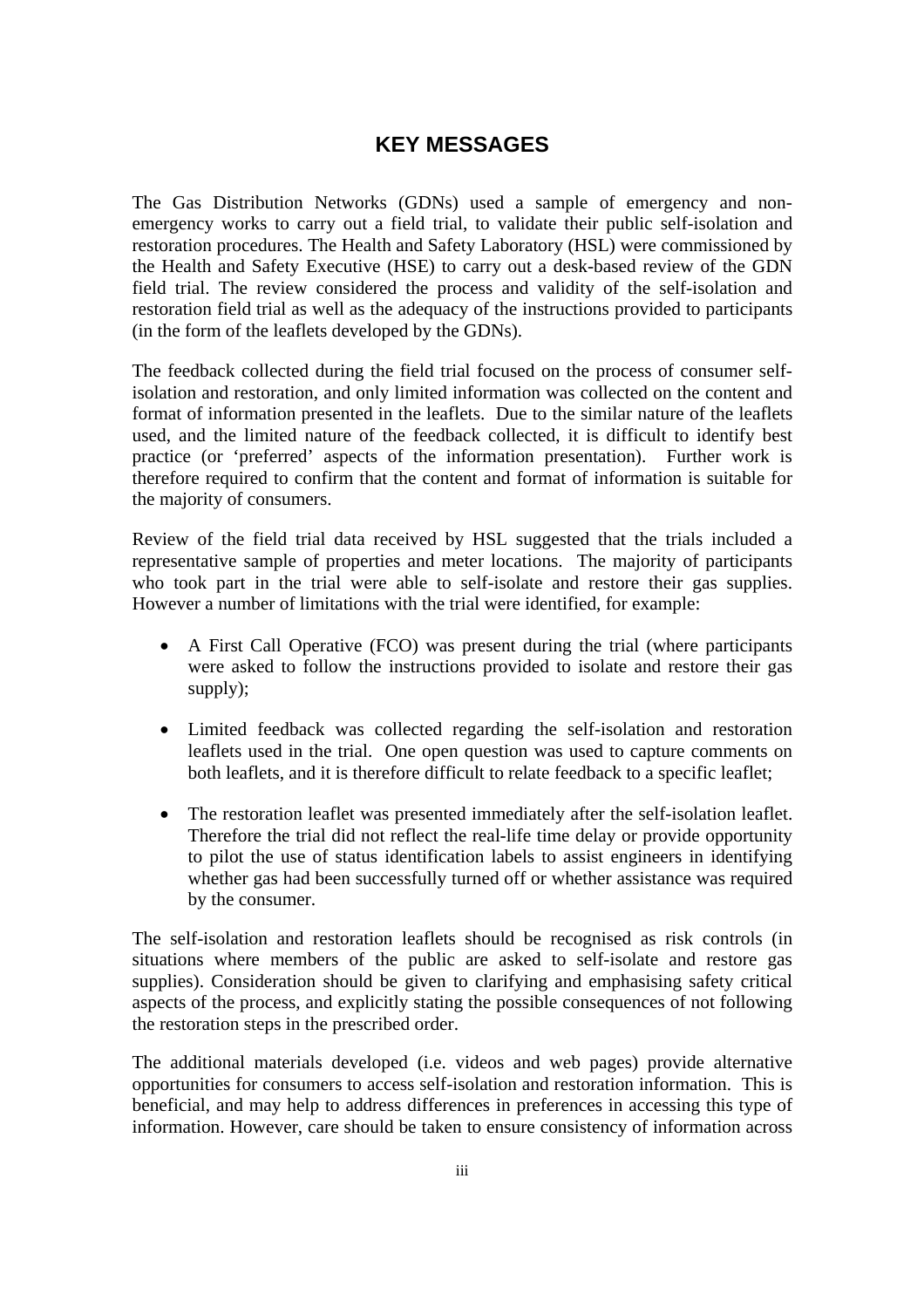sources, and consideration should be given to how these sources could be effectively linked together.

GDNs should recognise that some of the conclusions made in their summary reports are based on a number of assumptions, and state these assumptions explicitly to enable a full consideration of the implications of the trial findings. In addition, the review of this field trial has identified further work required, including some areas for further consideration and exploration.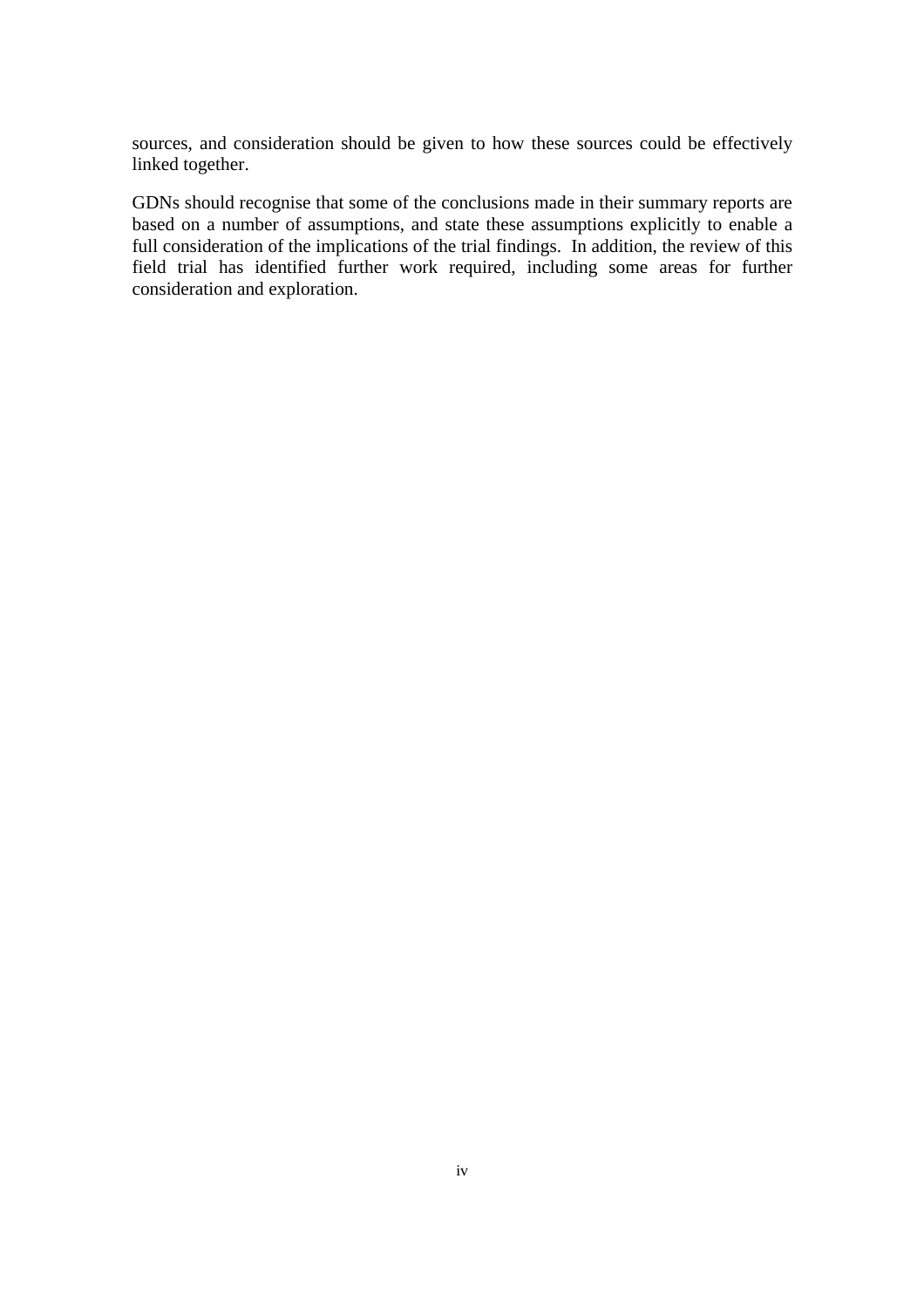## **EXECUTIVE SUMMARY**

#### **OBJECTIVE**

The objective of this work was to review a field trial carried out by the Gas Distribution Networks (GDNs) using a sample of emergency and non-emergency works to test selfisolation and restoration procedures under controlled conditions.

The review included:

- Consideration of leaflets used within the trial:
- Comment on the data and implications of the trial (including consideration of the adequacy of the self-isolation/restoration procedure);
- Review of supporting materials (e.g. videos and web pages); and
- Identification of possible areas for improvement and further exploration.

#### **KEY FINDINGS**

The feedback collected during the field trial focused on the process of consumer selfisolation and restoration, and only limited information was collected on the content and format of information presented in the leaflets. Due to the similar nature of the leaflets used, and the limited nature of the feedback collected, it is difficult to identify best practice (or 'preferred' aspects of the information presentation). Further work is therefore required to confirm that the content and format of information is suitable for the majority of consumers.

Review of the field trial data received by HSL suggested that the trials had included a representative sample of properties and meter locations. The majority of participants who took part in the trial were able to self-isolate and restore their gas supplies. However a number of limitations with the trial, e.g. presence of the First Call Operative (FCO) and the timing of the leaflets may affect the interpretation of the trial findings.

The self-isolation and restoration leaflets should be recognised as risk controls (in situations where members of the public are asked to self-isolate and restore gas supplies). Consideration should be given to clarifying and emphasising safety critical aspects of the process, and explicitly stating the possible consequences of not following the restoration steps in the prescribed order.

The additional materials developed (i.e. videos and web pages) provide alternative opportunities for consumers to access self-isolation and restoration information. This is beneficial, and may help to address differences in preferences in accessing this type of information. However, care should be taken to ensure consistency of information across sources, and consideration should be given to how these sources could be effectively linked together.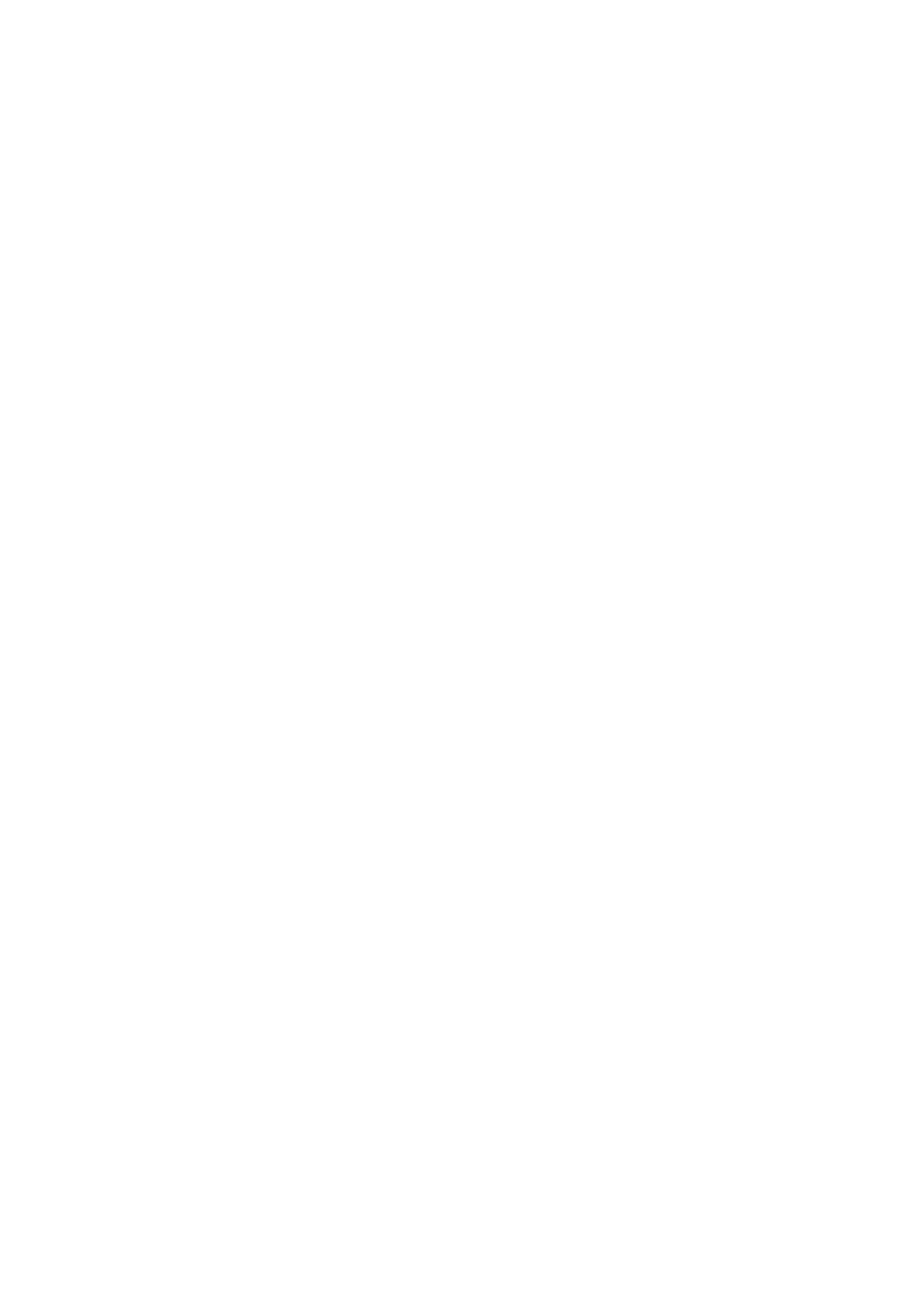## **CONTENTS PAGE**

| $\mathbf 1$ . |                                                      |                 |
|---------------|------------------------------------------------------|-----------------|
| 1.1           | Background                                           | 1               |
| 1.2           | Objective                                            | $\overline{2}$  |
| 2.            |                                                      | 3               |
| 2.1           | Provision of information before the trial            | 3               |
| 2.2           | Review of self-isolation and restoration field trial | 3               |
| 3.            | <b>REVIEW OF GDN APPROACH TO SELF-ISOLATION AND</b>  |                 |
|               |                                                      |                 |
|               | <b>RESTORATION</b>                                   | 5               |
| 3.1           | Self-isolation and restoration field trial           | 5               |
| 3.2           | Supporting materials                                 | 10              |
| 3.3           | Areas for further exploration                        | 12 <sup>2</sup> |
| 4.            | <b>CONCLUSIONS.</b>                                  | 13              |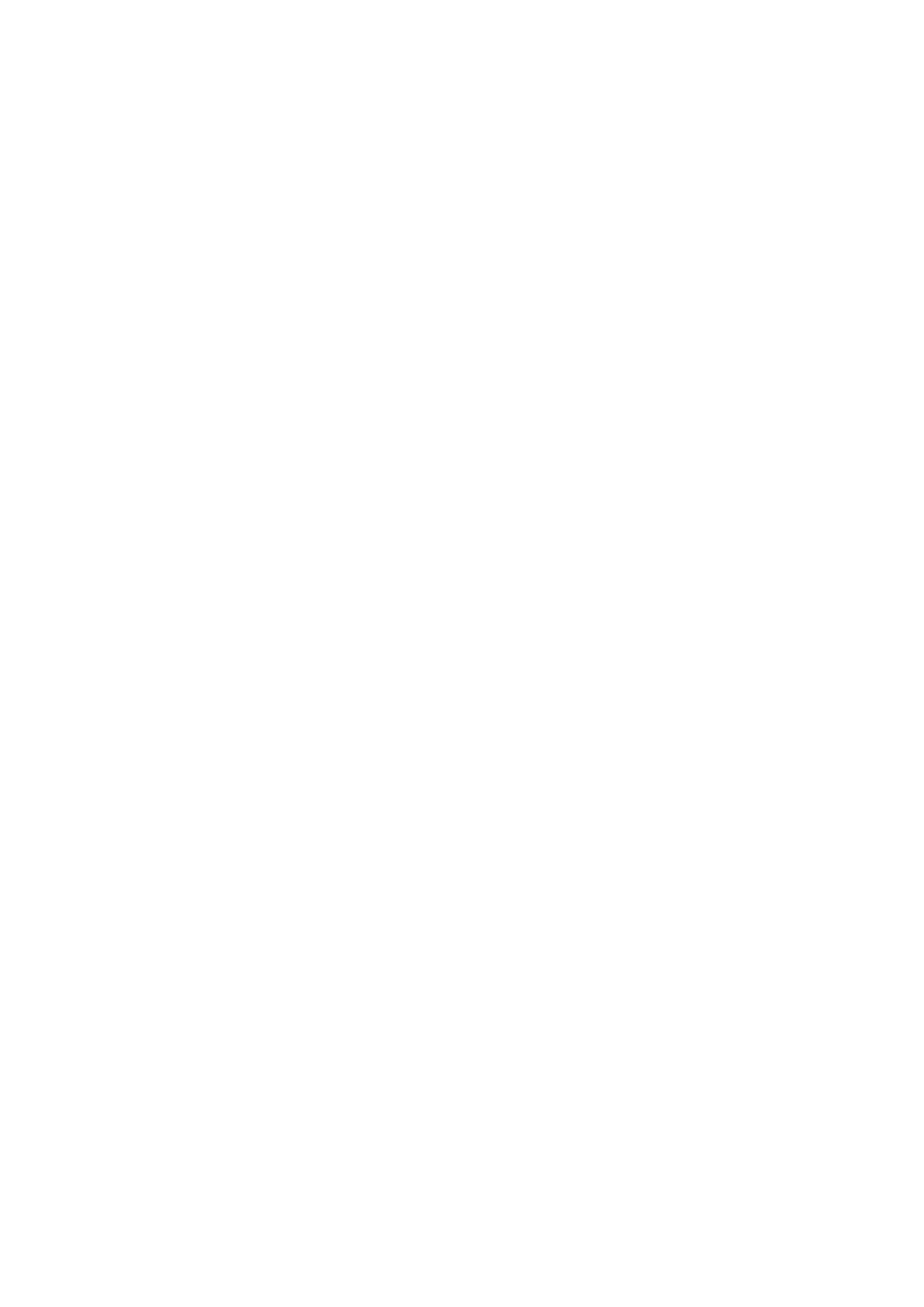## **1. INTRODUCTION**

There has been considerable interest across Government in how the Gas Distribution Networks (GDNs) will manage consumer supply restoration in the event of a large scale or widespread gas supply emergency. Due to the requirements of the existing industry procedures it is possible that HSE could be perceived as a 'blocker' to a rapid restoration process.

Current GDN procedures (which form part of their Gas Safety (Management) Regulation (GSMR) safety cases) require consumer self-isolation and subsequent pipework and appliance isolation and restoration to be undertaken by suitably competent personnel (either employed by the GDN or sub-contracted to them). Depending on the scale of the loss of supply incident this could potentially take many weeks or even months to carry out and there is a consequent risk to vulnerable members of the public from hypothermia.

The GDNs commissioned a risk assessment to provide guidance on when it might be appropriate to use the self-isolation and restoration approach, taking into account the predicted number of fatalities from gas incidents during self-isolation and restoration and the predicted number of fatalities from the effects of low indoor temperatures during a gas supply outage<sup>1</sup>. The GDNs have also developed information leaflets for the public and arrangements for checking on vulnerable people and empty houses. A sample of emergency and non-emergency works<sup>2</sup> was then used to carry out a field trial, to validate the GDNs' public self-isolation and restoration procedures

This work will review the field trial, the associated conclusions and recommendations, and examine Human Factors aspects of the GDNs' self-isolation and restoration procedures.

#### **1.1 BACKGROUND**

The field trial was intended to test the effectiveness of involving consumers in isolating their own gas supplies (should this be required during a significant gas supply failure). The intention is for this approach to only ever be used where it is believed that significant time savings could be achieved, compared to the current practice of using First Call Operatives (FCOs) to carry out this task (e.g. a local gas supply emergency resulting in the loss of supply to a significant number of properties).

The aim of the field trial was to pilot the approach with consumers, using a real-life loss of supply incident, however no incident occurred during the trial period and so a sample of emergency and non-emergency works was used to test the self-isolation and restoration procedures under controlled conditions. The Health and Safety Laboratory (HSL) were asked to utilise Human Factors expertise to comment on the trial, and the adequacy of the procedures being followed.

<sup>&</sup>lt;sup>1</sup><br>
<sup>1</sup> Cruse, H. (2012) Review of self-isolation and restoration risk assessment models.<br>
<sup>2</sup> Emergency works include investigation and rengir following reported ass assess

<sup>&</sup>lt;sup>2</sup> Emergency works include investigation and repair following reported gas escapes, whilst non-emergency works *include a range of planned works such as meter replacement or emergency control valve exchanges.*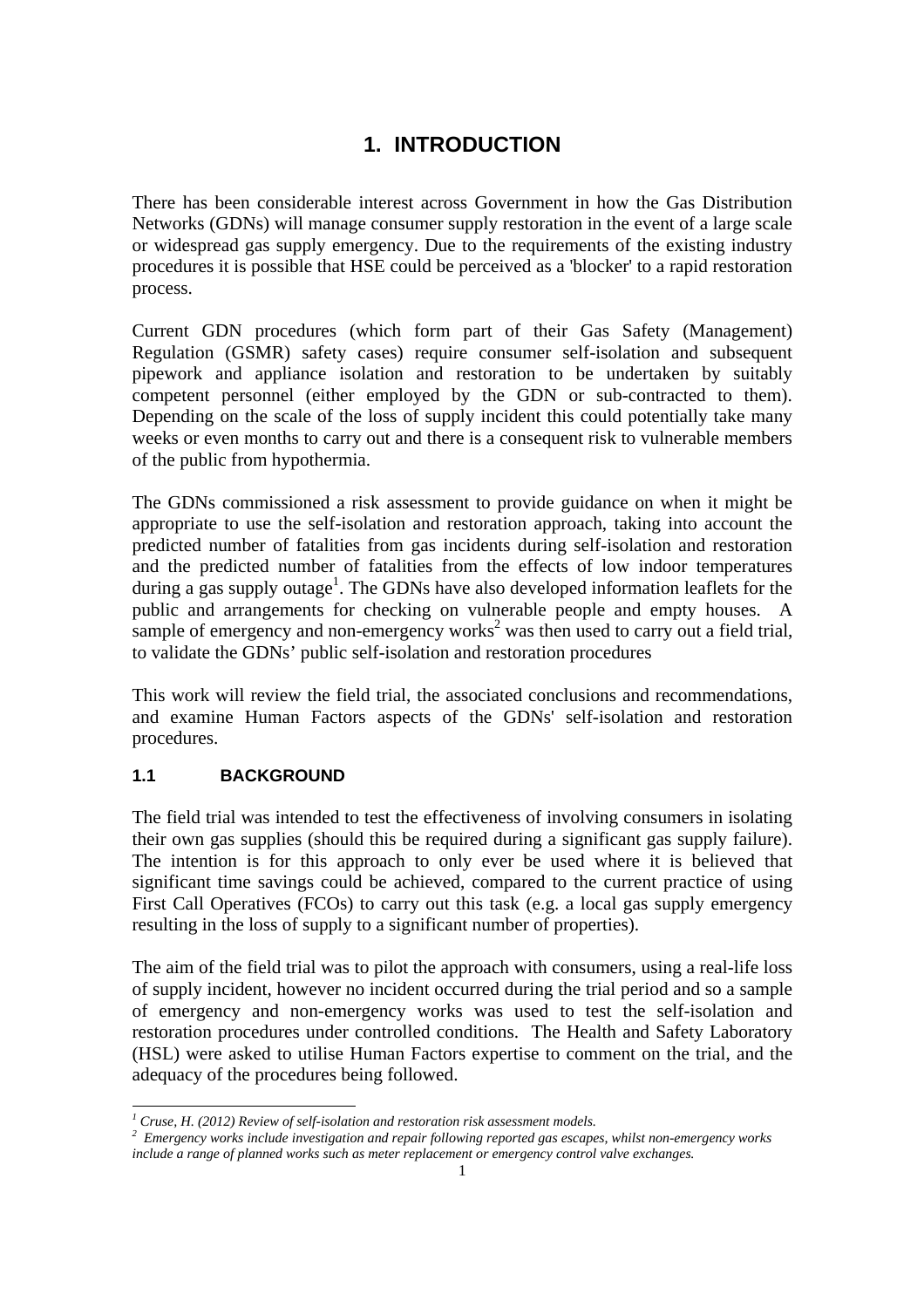All meters isolated by consumers were checked prior to re-gassing the network, to ensure safety was not compromised.

### **1.2 OBJECTIVE**

Therefore, the objective of this project is to review a field trial carried out by the Gas Distribution Networks (GDNs) using a sample of emergency and non-emergency works to test self-isolation and restoration procedures under controlled conditions. The review included:

- Consideration of leaflets used within the trial:
- Comment on the data and implications of the trial (including consideration of the adequacy of the self-isolation/restoration procedure);
- Review of supporting materials (e.g. videos and web pages); and
- Identification of possible areas for improvement and further exploration.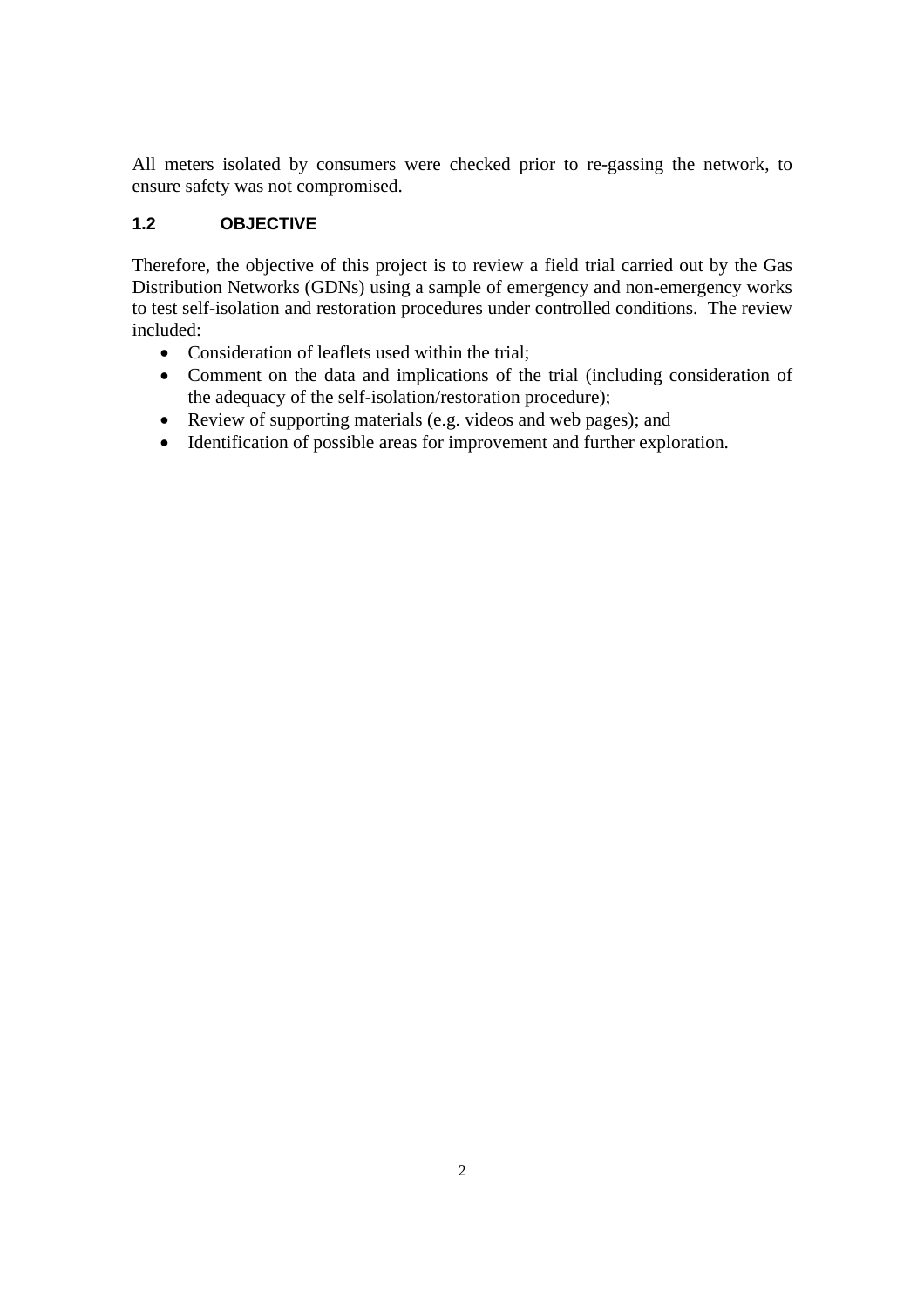## **2. METHOD**

#### **2.1 PROVISION OF INFORMATION BEFORE THE TRIAL**

HSE requested that HSL provide links to useful information to pass on to the Gas Distribution Networks (GDNs). HSL therefore provided links to some general information on 'safety critical communications' before the trial began.

The information was taken from the Human Factors section of the HSE website: http://www.hse.gov.uk/humanfactors/topics/communications.htm, and although the GDNs' focus is slightly different, the key principles still apply e.g. identifying the communication needs, consideration of the format used, method, timing, language (i.e. appropriate to the audience), highlighting safety critical steps, and considering reinforcement of important messages using more than one method (e.g. a written back up to a verbal communication).

In addition a reference was provided (acknowledged as having a useful bibliography section with further references):

Instructions for Consumer Products: Guidelines for Better Instructions and Safety Information for Consumer Products by Susan Cooper, Magdalen Page.

#### **2.2 REVIEW OF SELF-ISOLATION AND RESTORATION FIELD TRIAL**

The Gas Distribution Networks (GDNs) piloted the self-isolation and restoration procedures during a sample of emergency and non-emergency works. Emergency works include investigation and repair following reported gas escapes, whilst nonemergency works include a range of planned works such as meter replacement or emergency control valve exchanges.

The trial followed the general approach:

- Following completion of emergency or non-emergency works participants were invited to take part in the trial by the First Call Operative (FCO);
- Participants who agreed to take part were provided with the self-isolation leaflet;
- Participants were asked to follow the instructions;
- Participants were then presented with the restoration leaflet and asked to follow the instructions (the FCO was present throughout, but instructed not to intervene unless the participant acted unsafely);
- Feedback was sought by the FCO from the participant, using a pre-determined questionnaire.

Each GDN compiled their data and produced a short summary report. The reports included the leaflets used during the trial as an appendix.

HSL carried out a desk-based review of the GDN's 'self-isolation and restoration' field trial once it was completed. This review was based on: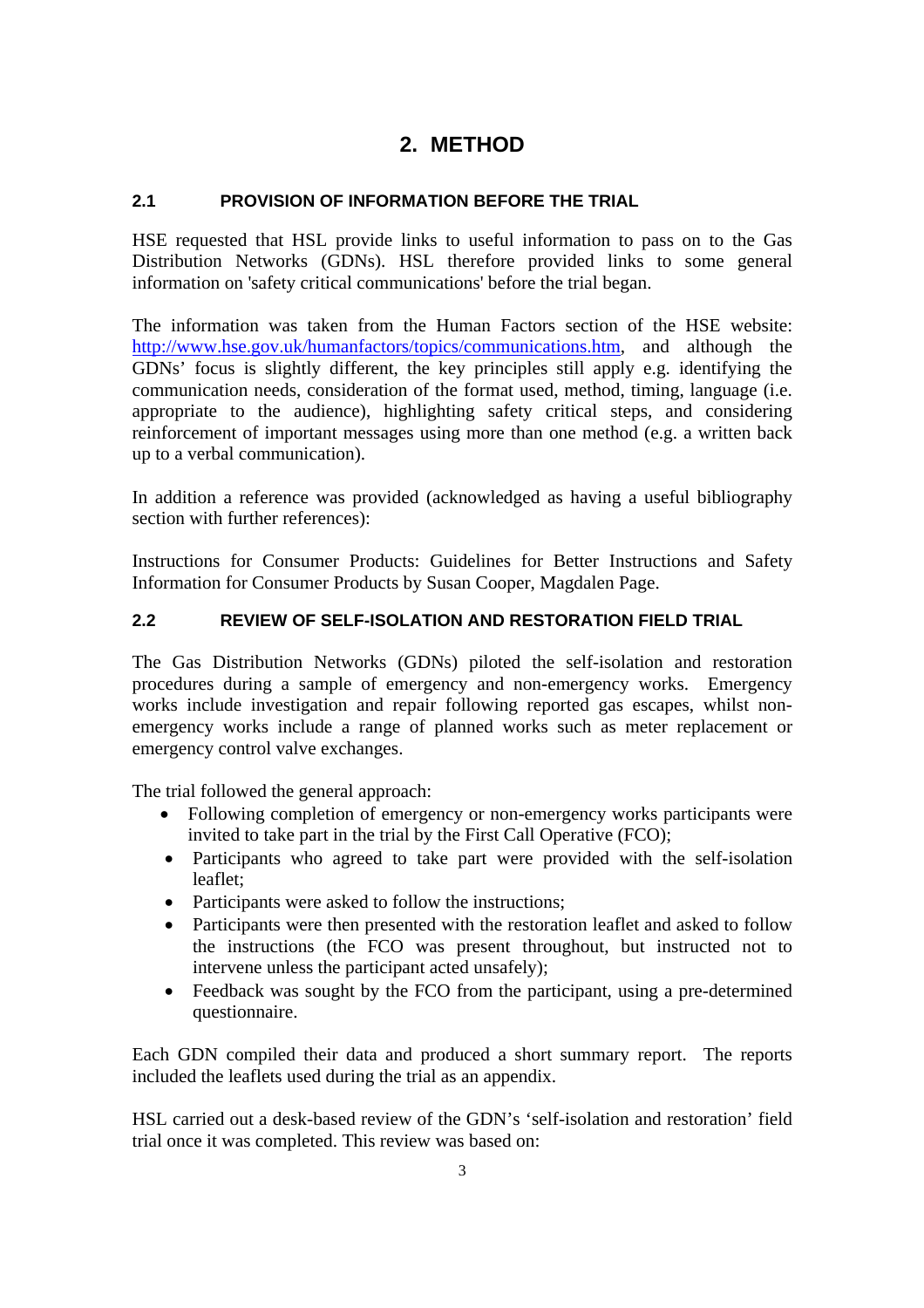- GDN summary reports of the field trial (including copies of the 'self-isolation' and 'restoration' leaflets used by each of the GDNs); and
- Additional materials developed by the GDNs (web pages and videos) which were not included in the trial.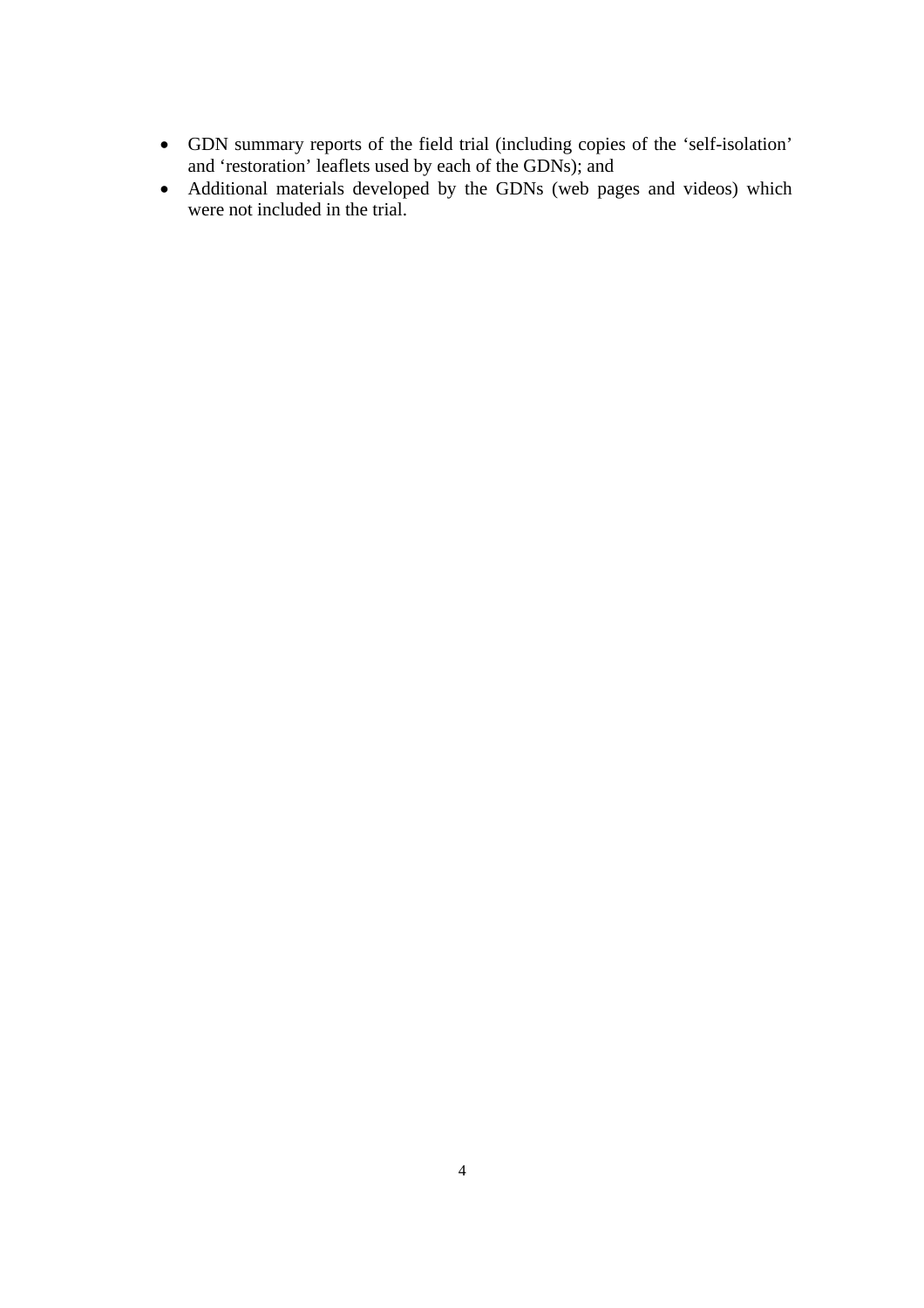## **3. REVIEW OF GDN APPROACH TO SELF-ISOLATION AND RESTORATION**

A desk-based review of the 'self-isolation and restoration' field trial (carried out by the Gas Distribution Networks) was completed. The review considered the process and validity of the self-isolation and restoration field trial as well as the adequacy of the instructions provided to participants (in the form of the leaflets developed by the GDNs).

#### **3.1 SELF-ISOLATION AND RESTORATION FIELD TRIAL**

The field trial was designed and run collaboratively by the four Gas Distribution Networks (GDNs), Scotia Gas Network (SGN), Wales and West Utilities (WWU), Northern Gas Networks (NGN) and National Grid (NG). The target for the trial was to achieve 1000 participants (approximately 250 per GDN). A total of 1034 participants took part in the field trials, however trial participants were not split equally across Distribution Networks (DNs) (see Table 1).

| <b>Distribution Network:</b> | No. participants: | Trial:                          |
|------------------------------|-------------------|---------------------------------|
| Scotia Gas Network           | 303               | May-June 2012                   |
| Wales and West Utilities     | 1513              | November – December 2011<br>and |
|                              |                   | March $-$ June 2012             |
| Northern Gas Networks        | 44                | July-August 2012                |
| <b>National Grid</b>         | 174               | Up to October 2012              |

**Table 1** Trial participants across distribution networks

Trial data was collected by the GDNs, and HSL was provided with a summary report from each GDN. The summary reports stated that the breakdown of property type, and meter locations indicated that the field trial included a representative sample of properties/meters.

#### **3.1.1 Leaflet design**

Each DN developed and tested a set of leaflets / customer information on the process of self-isolation and restoration. This generally consisted of separate self-isolation and restoration information leaflets or letters and included status identification labels for each property (i.e. to enable occupiers to indicate whether they had been able to isolate or restore their gas supply or if they required assistance).

Although the underlying principles of the leaflets were consistent (and the leaflets themselves subjected to an element of peer review), DNs were able to tailor the 'look and feel' of the leaflets, including the format information was presented in.

A consistent recommendation from the DNs was that the different leaflets should be reviewed for best practice (also one of the DNs' aims for their trial was to 'identify best practice and areas for improvement in the design of the communication material'). Review of the self-isolation and restoration leaflets used identified a number of similarities and only limited differences in the way information was presented. The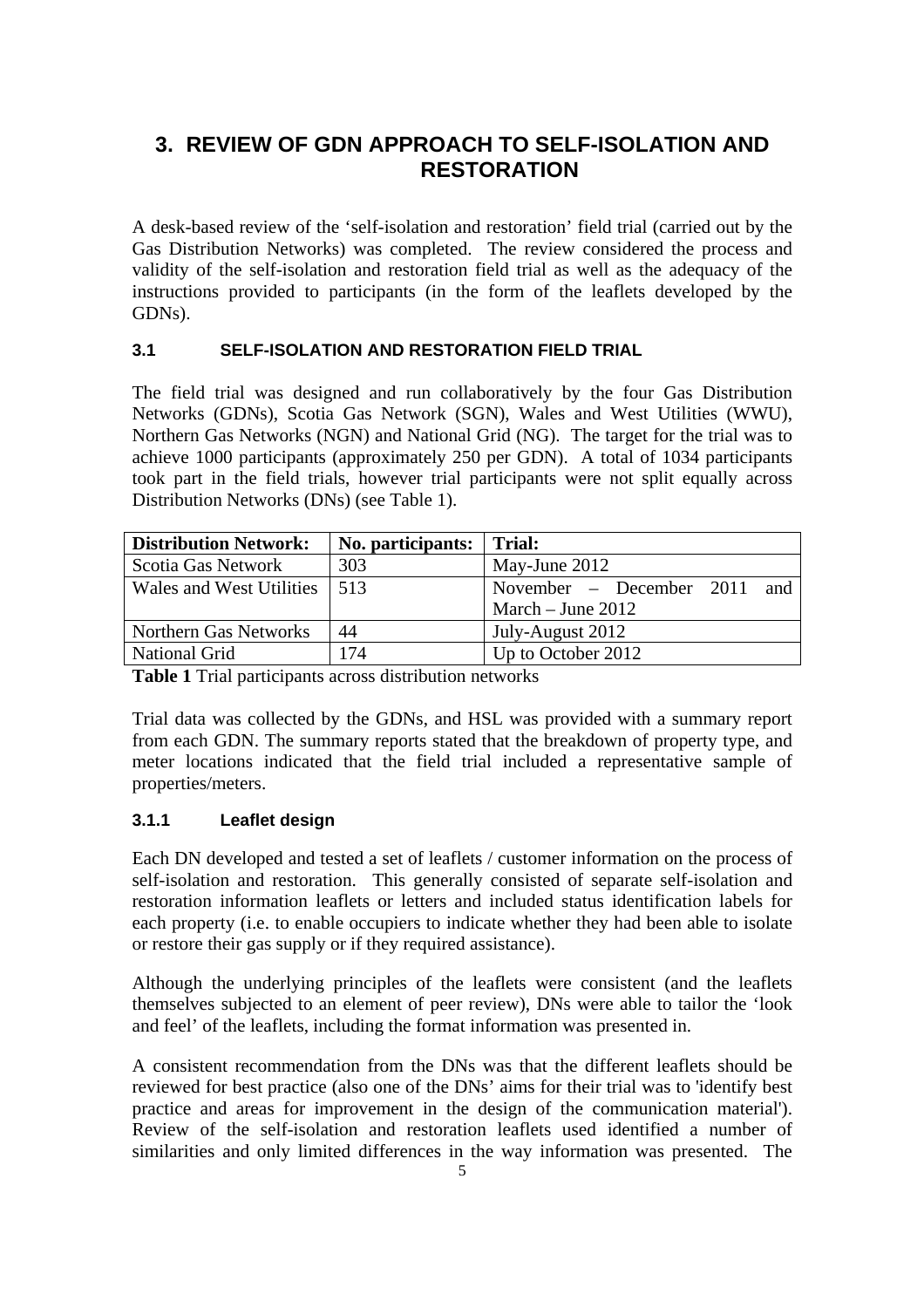main difference was the use of a 'letter' or 'leaflet' format. Table 2 provides an overview of the information provided to consumers across DN self-isolation and restoration letters and leaflets.

| <b>Format of information</b>                                                                                                                                                                                                                                                                                                                      |                                                                                                                                                                                                                                                                                                                                                                                        |  |
|---------------------------------------------------------------------------------------------------------------------------------------------------------------------------------------------------------------------------------------------------------------------------------------------------------------------------------------------------|----------------------------------------------------------------------------------------------------------------------------------------------------------------------------------------------------------------------------------------------------------------------------------------------------------------------------------------------------------------------------------------|--|
| Letter                                                                                                                                                                                                                                                                                                                                            | <b>Leaflet</b>                                                                                                                                                                                                                                                                                                                                                                         |  |
| (used by NG and NGN)                                                                                                                                                                                                                                                                                                                              | (used by SGN and WWU)                                                                                                                                                                                                                                                                                                                                                                  |  |
| DN contact details and link to DNs'<br>website, video, Twitter and Facebook.<br>Reinforces importance that gas is not<br>used whilst engineers are dealing with<br>emergency.                                                                                                                                                                     | What to do if you smell gas.<br>Engineers will not turn off your gas<br>supply unless assistance is requested,<br>vulnerable customer or multi-<br>occupancy building.                                                                                                                                                                                                                 |  |
| How to turn your gas supply off (with<br>illustration).<br>Status identification label.<br>What to do if you smell gas (less<br>detail<br>than<br>restoration<br>letter<br>$\alpha$ r                                                                                                                                                             | Advice to minimise electricity usage.<br>Link to DNs' website.<br>further<br>Advice<br>when<br>action<br><sub>on</sub><br>required.<br>Status identification label.                                                                                                                                                                                                                    |  |
| DN contact details and link to DNs'<br>website, Twitter and Facebook<br>Reinforces importance instructions<br>followed in order listed.<br>Check gas appliances are turned off.<br>How to turn your gas supply on (with<br>illustration).<br>What to do if you smell gas.<br>Turning on appliances (according to<br>manufacturer's instructions). | What to do if you smell gas.<br>Check gas meters and appliances are<br>turned off.<br>How to turn your gas supply on (with<br>illustration).<br>Turning on appliances (according to<br>manufacturer's instructions).<br>Engineers will not turn on your gas<br>supply unless assistance is requested,<br>vulnerable customer or multi-<br>occupancy building.<br>Link to DNs' website. |  |
|                                                                                                                                                                                                                                                                                                                                                   | leaflets).<br>Status identification label.                                                                                                                                                                                                                                                                                                                                             |  |

**Table 2** Overview of information provided to consumers

Slight differences in how information on 'what to do if you smell gas' was presented were identified. The self-isolation and restoration leaflets and the restoration letter presented a bulleted list of 'dos and don'ts' (the leaflets also used illustrations and colour coding), whereas the self-isolation letter simply stated: 'If you smell gas at any point call the National Gas Emergency Service' and provided the number to call.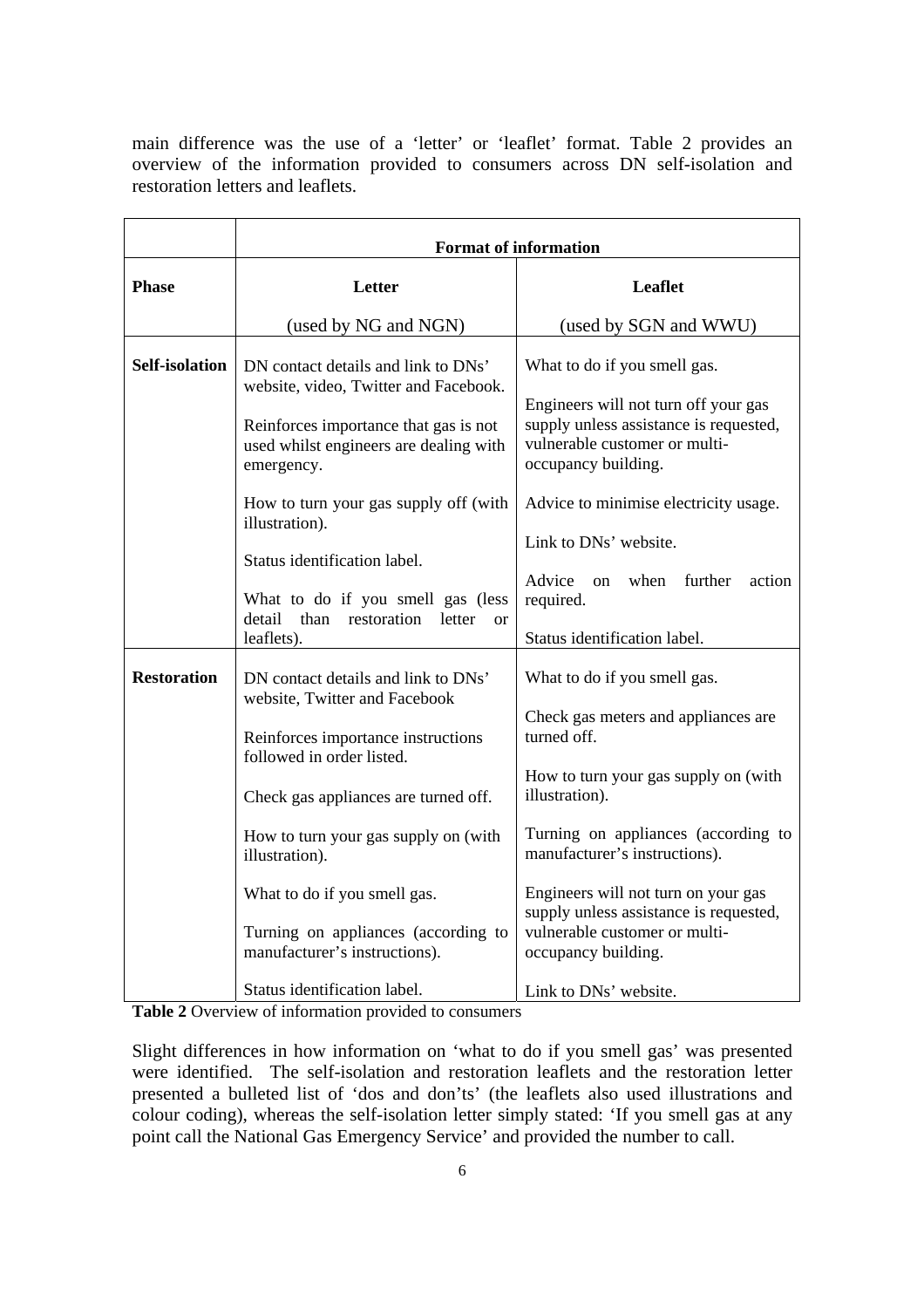Slight differences in emphasis were found e.g. the letters place more emphasis on the importance of restoration instructions being followed in a specific order by stating this explicitly, whereas restoration leaflets make this emphasis by highlighting the sentence or words relating to this instruction, but without explicitly stating the importance of these steps being followed in order. This is especially critical, as previous work reviewing a risk assessment of the self-isolation and restoration approach (Cruse, 2012) indicated that flashback following delayed ignition of appliances during restoration was one of the dominant causes of possible fatalities identified.

The restoration leaflet did not include a status identification label, whereas the restoration letter included a version for consumers to confirm their 'gas supply is back on/assistance is not required' or 'gas supply is still off/assistance is required'. This may reflect differences in the procedures being trialled, and should be considered for consistency of the self-isolation/restoration approach to be implemented.

Limited feedback on the leaflets and letters was collected from participants during the trial. Information was generally collected in response to a single question for each DN e.g. 'Any comments on the content of the leaflet' or simply 'Comments'. Feedback comments were generally positive, but lacked specific detail, and the question was asked once following use of both the self-isolation and restoration leaflets, and it is therefore unclear which leaflet the feedback comments relate to.

The timings of the leaflet presentation during the trial (i.e. the immediate presentation of the self-isolation and restoration leaflets), and the nature of the information provided in the leaflets means it is unclear whether consumers would be aware they should wait for a second leaflet informing them that work has been completed, and they can restore their gas supply.

Each DN also recorded that some participants could not speak or read English. Consideration should be given as to how these consumers could be supported during a real-life loss of supply incident.

#### **Recommendations identified by the DNs**

The SGN and WWU summary reports recommend that 'more guidance on the selfisolation and re-light process should be provided', however the reports do not specifiy what additional guidance requirement had been identified.

Following completion of the field trial, DNs also identified the following good practice/recommendations:

- Highlight 'dos and don'ts' in green/red;
- Self-isolation leaflet should cater for properties without a gas supply; and
- Self-restoration leaflet needs to cover the purge process in more detail, provide guidance on manufacturers' instructions for restoring appliances, advise consumers to open doors/windows until appliances have been re-lit, and to turn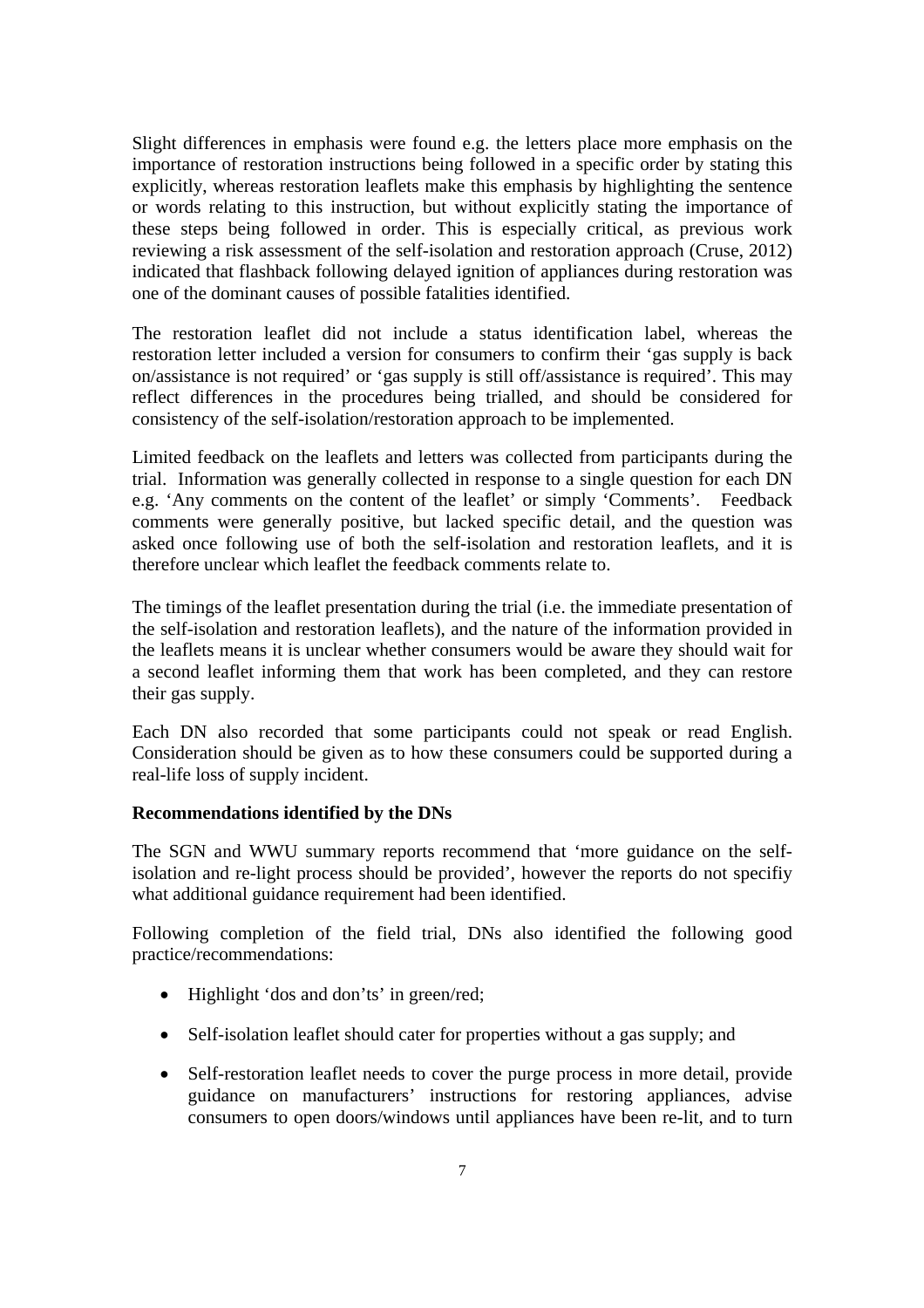gas off at the meter if the consumer has to stop the restoration process part way through.

#### **3.1.2 Field trial design**

The field trial piloted the self-isolation and restoration procedures during a sample of emergency and non-emergency works, to explore the feasibility of using this approach during a real-life loss of supply incident. The trial conditions therefore did not reflect the typical incident where this approach would be employed (i.e. where the potential time savings would be beneficial).

The trial was carried out following completion of emergency or non-emergency works at consumers' premises. Non-emergency works typically involved a First Call Operative (FCO) entering the consumer's property and isolating the gas supply before work began, and restoring the gas supply on completion of the works. Emergency works may have involved consumers being given verbal instructions (over the telephone) to isolate their gas supply, which is likely to affect participants' ability to successfully isolate and restore their gas during the trial.

Once a consumer had agreed to participate in the trial, the FCO would provide them with the self-isolation leaflet, and ask them to follow the instructions. The consumer would then be provided with the self-restoration leaflet and asked to follow the instructions. Although present throughout the trial, FCOs were instructed not to intervene unless the consumer acted in an 'unsafe manner'. The FCO then recorded the trial results on a 'field trial results form' consisting of a series of pre-determined questions.

The field trial was timed to coincide with the completion of emergency or nonemergency works. However, this increases the likelihood that participants may have been advised (or observed an FCO) isolating and restoring the gas supply immediately prior to the trial. Discussions with a GDN contact suggest that gas supply isolation/restoration is not easy to observe due to the typical location of meters; however gas supply isolation/restoration may have provided some participants with an indication of the meter location, and primed them to successfully isolate and restore their gas supply.

The timings of the leaflet presentation (i.e. the immediate presentation of the restoration leaflet) limits the trial's ability to test the time delay between self-isolation and restoration, which in real-life may introduce additional possibilities for consumer uncertainty or error. There was also no opportunity to test the use of the status identification labels to assist engineers in identifying whether gas has been successfully turned off or whether assistance is required by the consumer.

The presence of the FCO during the trial (although instructed not to intervene unless the consumer acted unsafely) may have affected consumers' behaviours i.e. consumers who took part in the trial may have felt confident to follow the leaflet in the knowledge that the FCO would stop them doing anything unsafe.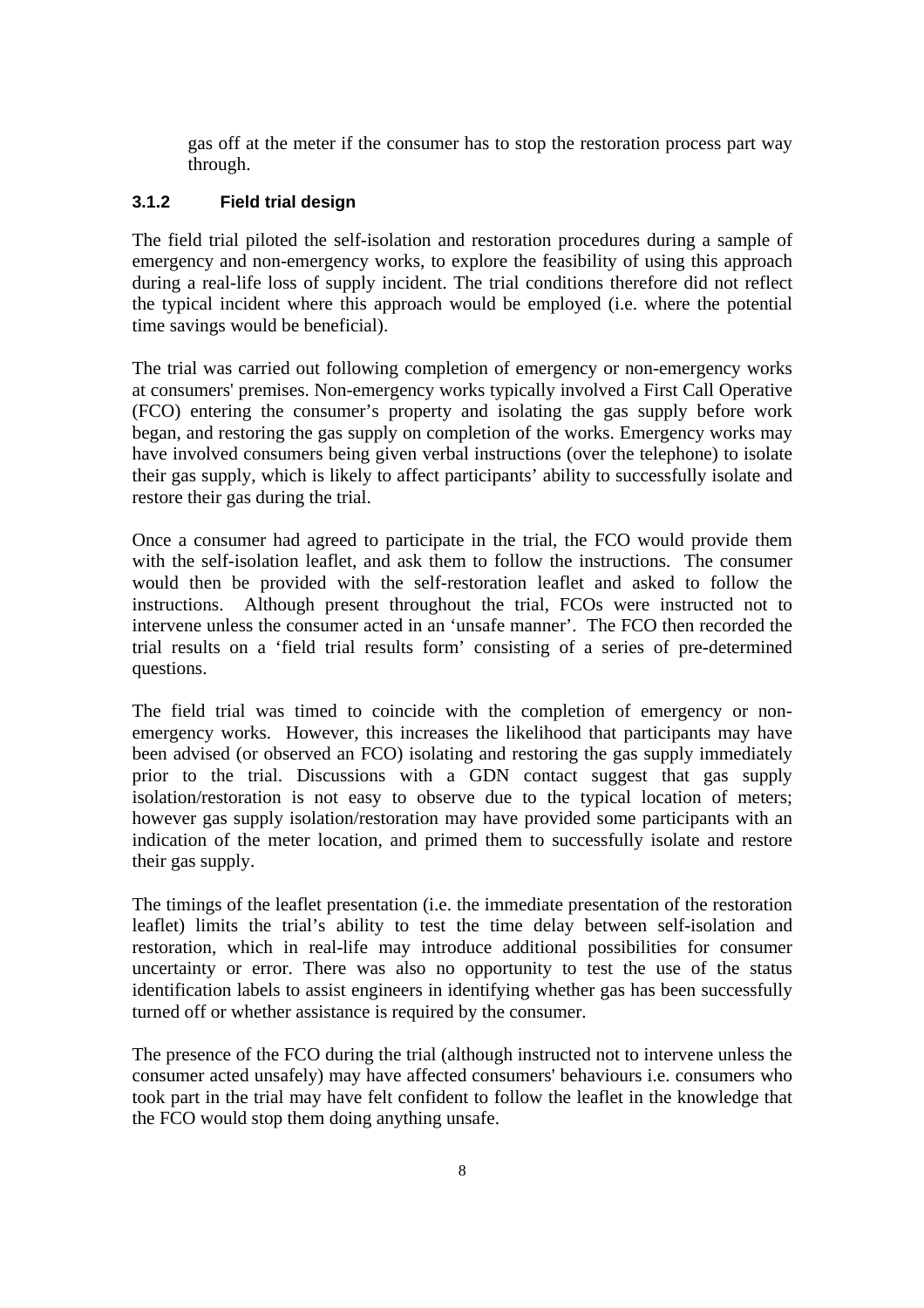In addition, participation in the trial was voluntary, and it is unclear why some consumers chose not to participate. Therefore the sample of participants (and the feedback provided) may differ slightly to that of the general population, and this should be considered when interpreting the trial results and conclusions.

### **3.1.3 Collection of data**

Data was collected through a mixture of FCO observations and verbal questions and answers. Although similar, each DN used a different 'field trial results form' to collect data. The format of the form meant that the majority of the information collected related to the process of the trial (e.g. consumer details, the meter type and location, the property type and whether participants were able to successfully locate, isolate and restore their gas supplies). All DNs included only one opportunity for comment on the content of the leaflets (see section 3.1.1).

#### **Successful participants**

 $\overline{a}$ 

The summary reports concluded that the majority of participants could isolate their gas supply (73-84%), however this does not distinguish between consumers who had previously received verbal directions to isolate their gas supply, and those who had not. In addition, the summary reports made the assumption that in a prolonged gas outage consumers would have more time to digest the communication materials (i.e. leaflets) and discuss the information with others, therefore resulting in a higher number of consumers isolating their gas supply in the event of a real emergency.

The summary reports also concluded that during the trial, over half of participants could restore their gas supply  $(51^3$ -86%), and again made the assumption that in a prolonged gas outage consumers would have more time to digest the communication materials (i.e. leaflets) and discuss the information with others, therefore resulting in a higher number of consumers self-restoring their gas supply in the event of a real emergency.

The link between these conclusions and the trial results is unclear, and due to some of the limitations identified with the field trial design (i.e. the timing of the trial immediately after the consumers' gas supply had been isolated/restored, and the presence of an FCO throughout the trial) it is difficult to predict how this would affect the number of consumers able to successfully self-isolate and restore their gas supplies during a real-life loss of supply incident.

DNs should therefore recognise that these conclusions are based on a number of assumptions (and state these assumptions explicitly). This would enable a full consideration of the implications of the trial findings.

<sup>&</sup>lt;sup>3</sup> Some participants who were unsuccessful in restoring their gas supply were unable to open the Emergency Control *Valve (ECV).*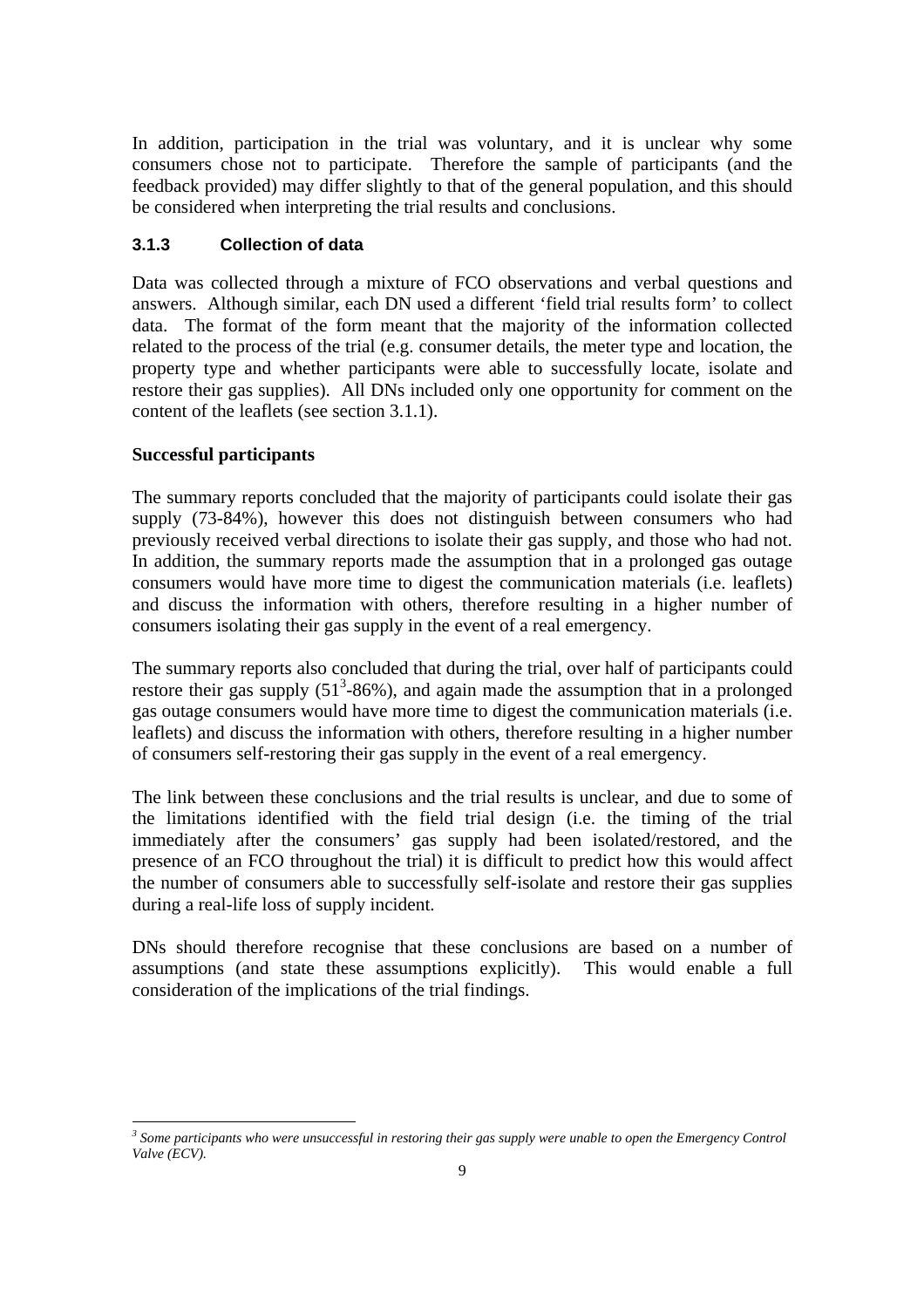#### **3.1.4 Adequacy of self-isolation and restoration leaflets**

The self-isolation and restoration leaflets outline the procedure consumers are expected to follow to safely and effectively isolate and restore their gas supplies. As such, the adequacy of these procedures is based on:

- The extent to which the procedures are relied upon to act as a risk control during the self-isolation and restoration process;
- Evidence that the procedures are based on the risk assessment for this approach (i.e. do the procedures address aspects identified in the risk assessment for this approach);
- A clear link between the procedure and each task consumers are being asked to complete;
- The appropriateness of the format, style and level of detail used within the procedure for the user, task and consequence (i.e. potential severity of cases where gas is not correctly isolated or restored).

The self-isolation and restoration leaflets were the only materials used during the field trial. It is therefore perceived that the leaflets will be relied upon to act as a risk control in situations where members of the public are asked to self-isolate and restore gas supplies. The information presented within the leaflets relates to aspects that were identified in the risk assessment (i.e. the importance of correctly restoring the gas supply and lighting appliances to prevent flashback or gas explosions), however the link between the risk assessment and the tasks within the leaflet is unclear, and may not be recognised by a consumer.

Consideration should be given to clarifying aspects of the process that are safety critical, and explicitly stating the possible consequences of not following the restoration steps in the prescribed order. In addition, further work should be done to confirm the appropriateness of the format, style and level of detail (including terminology used) for consumers. It should be recognised that involving consumers in the design or review of this information would ultimately support them in following the procedures.

#### **3.2 SUPPORTING MATERIALS**

A number of supporting materials were also developed by the different DNs, however these were not piloted during the field trial. HSL were provided with copies of:

- NG self-isolation video:
- NG restoration video:
- SGN self-isolation web page; and
- SGN restoration web page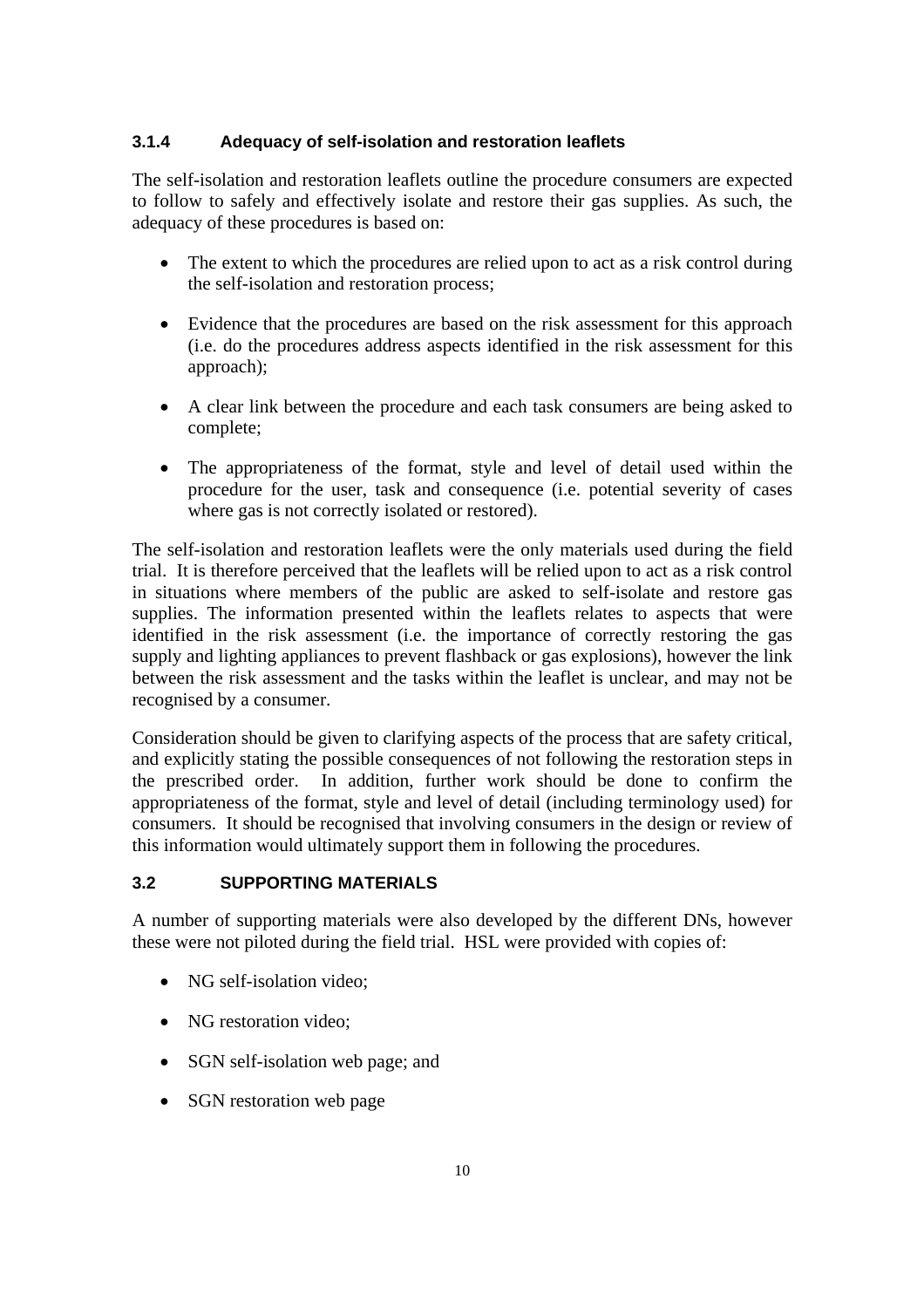#### **NG self-isolation and restoration videos**

The NG self-isolation video is a short video (lasting approximately 1 minute 30 seconds) providing a guide to turning off the gas supply in an emergency. The video includes examples of a number of possible meter locations, demonstrates a number of valves being used to turn gas supplies off, and refers consumers to additional sources of information, including updates on the NG website, Twitter, Facebook and NG representatives in the consumers' area.

The information presented in the video is consistent with the information presented in the NG leaflet used during the trial, however the video does not refer to the requirement to assist engineers by displaying one of the status identification labels provided, and unlike the leaflet the video does not explain that the valve can be turned 90° in either direction.

The NG restoration video is slightly longer than the self-isolation video (lasting approximately 2 minutes 30 seconds), and advises consumers to check gas appliances are turned off, provides a guide to turning the gas supply back on, what to do if consumers can smell gas, turning appliances back on (in line with manufacturer's instructions) and National Grid contact details for advice or guidance. The restoration video also does not refer to the requirement to assist engineers by displaying the appropriate label (as detailed in the NG restoration leaflet).

#### **SGN self-isolation and restoration web pages**

The SGN self-isolation web page provides an overview of information on how to turn off the gas supply using the emergency control valve, contact details in case assistance is required, and the requirement to assist engineers by displaying the appropriate status identification labels. There is also advice to minimise electricity usage to avoid problems with the local electricity network.

The SGN restoration web page provides an overview of information on how to turn the gas supply back on using the emergency control valve (after checking appliances are turned off), what to do if consumers can smell gas, turning appliances back on (in line with manufacturer's instructions), and contact details in case assistance is required.

The videos and web pages were not included in the trial, and therefore feedback has not been collected from consumers. Overall, the videos and web pages are informative, and provide similar information to consumers in different formats, supporting the communication of the self-isolation and restoration leaflets (and the range of preferences consumers may have).

However, it is unclear how this information will be co-ordinated (i.e. whether web pages would include links to videos). The information should be checked to ensure consistency across the various sources (to minimise any confusion), and consideration should be given to how the sources could link together, for example, by including sources of further information such as the website, Twitter, Facebook, and phone numbers/contact details in the leaflets, web pages and videos.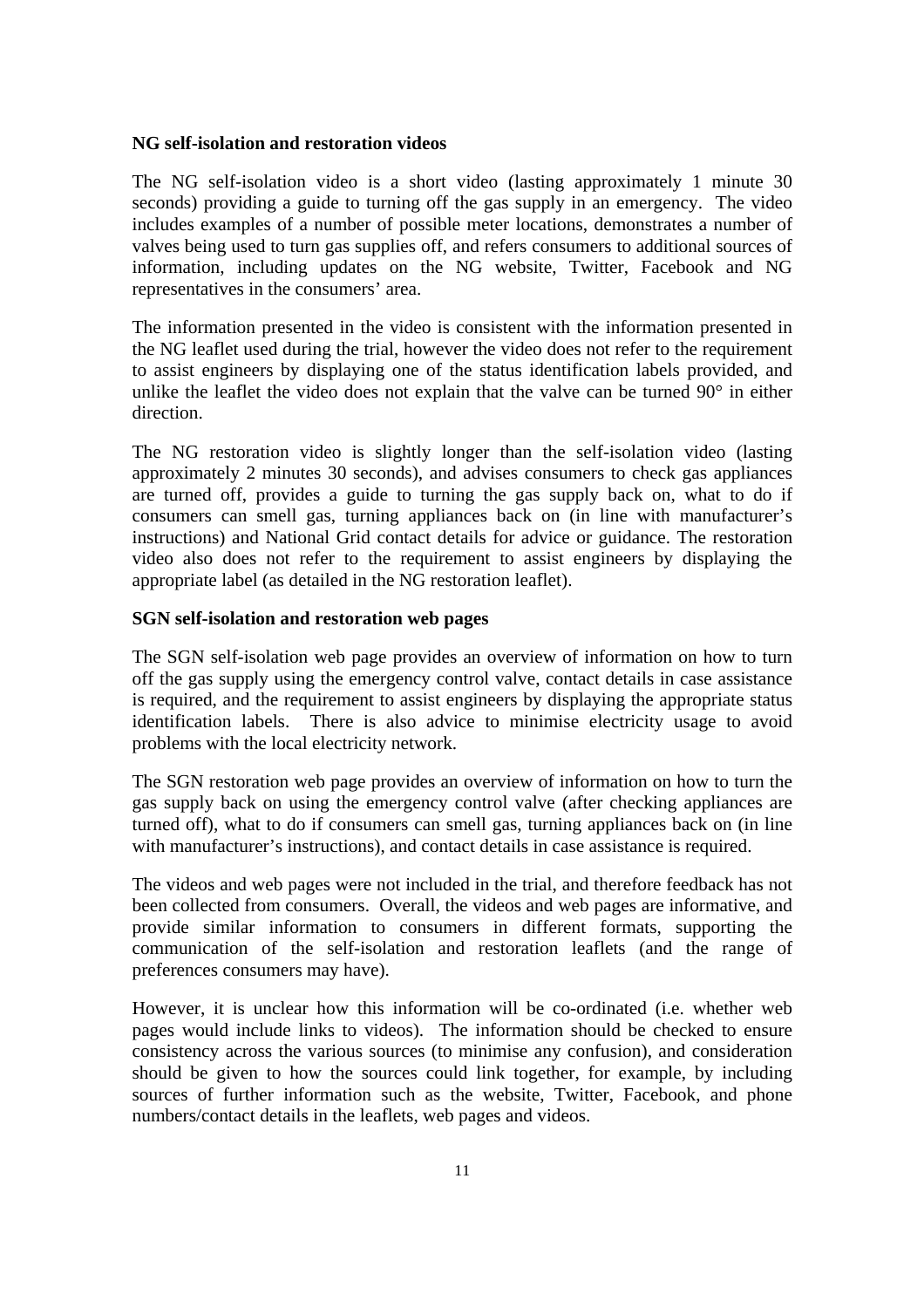#### **3.3 AREAS FOR FURTHER EXPLORATION**

The feedback collected during the field trial focused on the process of consumer selfisolation and restoration, and only limited information was collected on the content and format of information presented in the leaflets. In addition, feedback was not sought on other communication materials developed (i.e. web pages and videos). Further work should trial the use of multiple information sources, and include consumer feedback on the content, format and terminology used.

One DN stated they plan to conduct focus groups, to identify colour and language preferences. Their intention is to involve office-based employees (i.e. who have a basic knowledge of gas networks, rather than network engineers). Focus group attendees will also include representatives from the Customer Contact Centre, who provide emergency customer advice on a daily basis (including instructing consumers on how to turn off gas supplies at the meter).

The SGN and WWU summary reports recommend that 'more guidance on the selfisolation and re-light process should be provided', however the reports do not specify what additional guidance requirements have been identified. Further work is therefore needed to clarify and address the specific guidance requirements identified by the GDNs.

In addition, the DN summary reports conclude that in a prolonged gas outage consumers would have more time to digest the communication materials (i.e. leaflets) and discuss the information with others, therefore resulting in a higher number of consumers isolating their gas supply in the event of a real-life loss of supply incident. The link between these conclusions and the trial results is unclear, and due to some of the limitations identified with the field trial design (i.e. the timing of the trial immediately after the consumers' gas supply had been isolated/restored, and the presence of an FCO throughout the trial) it is difficult to predict how this would affect the number of consumers able to successfully self-isolate and restore their gas supplies during a real-life incident.

DNs should therefore recognise that these conclusions are based on a number of assumptions, and state these assumptions explicitly to enable a full consideration of the implications of the trial findings.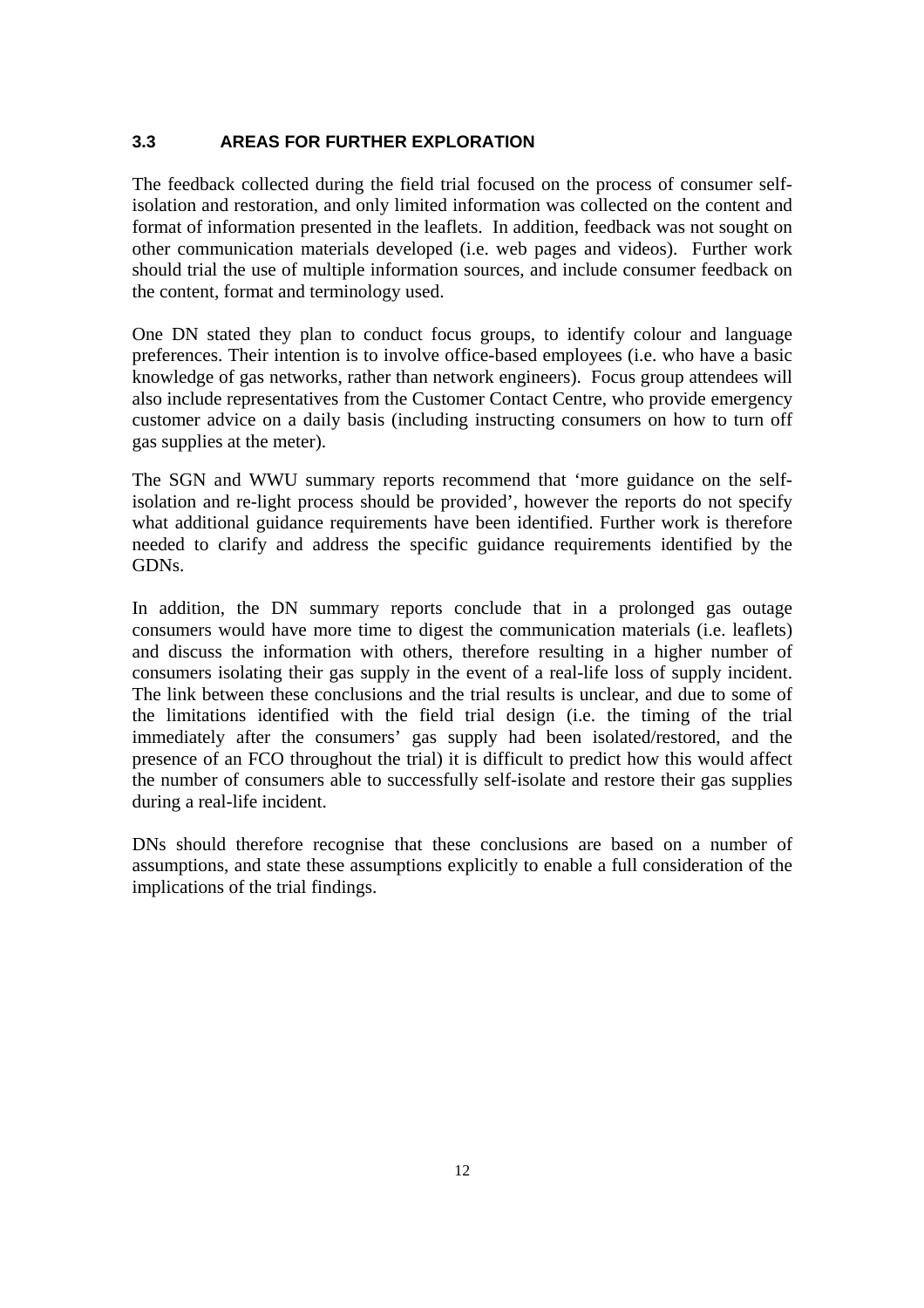## **4. CONCLUSIONS**

The feedback collected during the field trial focused on the process of consumer selfisolation and restoration, and only limited information was collected on the content and format of information presented in the leaflets. Due to the similar nature of the leaflets used, and the limited nature of the feedback collected, it is difficult to identify best practice (or 'preferred' aspects of the information presentation). Further work is therefore required to confirm that the content and format of information is suitable for the majority of consumers.

Review of the field trial data received by HSL suggested that the trials had included a representative sample of properties and meter locations. The majority of participants who took part in the trial were able to self-isolate and restore their gas supplies. However a number of limitations with the trial, e.g. presence of the First Call Operative (FCO) and the timing of the leaflets may affect the interpretation of the trial findings.

The GDNs' conclusion that a prolonged gas outage would result in a higher number of consumers successfully isolating their gas supply is based on a number of assumptions. Further work to explore each of the underlying assumptions and to state them explicitly would enable a full consideration of the implications of the trial findings.

The SGN and WWU summary reports recommend that 'more guidance on the selfisolation and re-light process should be provided', however the reports do not specify what additional guidance requirements have been identified. Further work is therefore needed to clarify and address the specific guidance requirements identified by the GDNs.

The self-isolation and restoration leaflets should be recognised as risk controls (in situations where members of the public are asked to self-isolate and restore gas supplies). Consideration should be given to clarifying and emphasising safety critical aspects of the process, and explicitly stating the possible consequences of not following the restoration steps in the prescribed order.

The additional materials developed (i.e. videos and web pages) provide alternative opportunities for consumers to access self-isolation and restoration information. This is beneficial, and may help to address differences in preferences in accessing this type of information, however care should be taken to ensure consistency of information across sources, and consideration should be given to how these sources could be effectively linked together.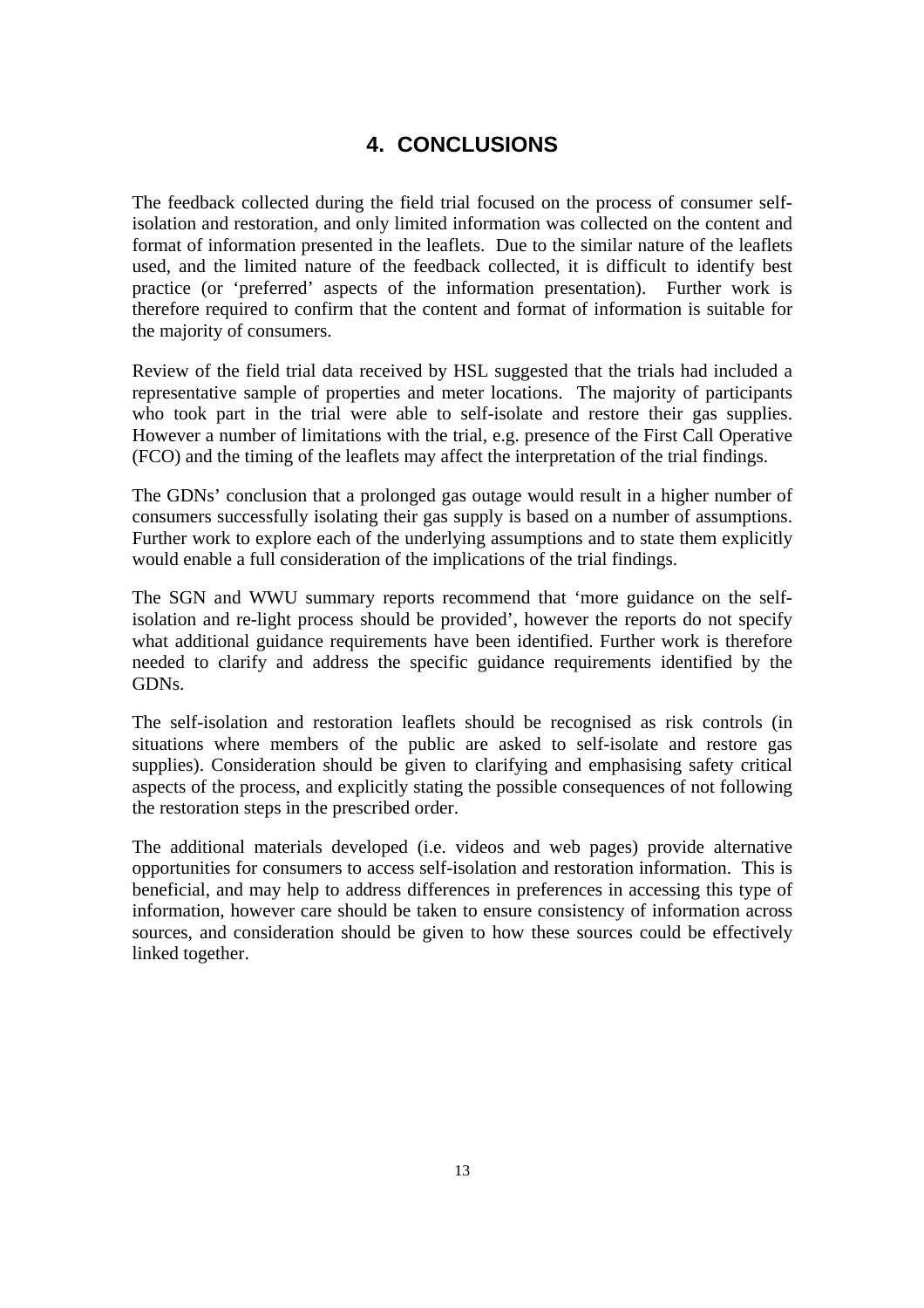## **5. REFERENCES**

Cruse, H. (2012) Review of self-isolation and restoration risk assessment models. HSL report, MSU/12/03.

Cooper, S. (1988) Instructions for Consumer Products: Guidelines for Better Instructions and Safety Information for Consumer Products, Magdalen Page.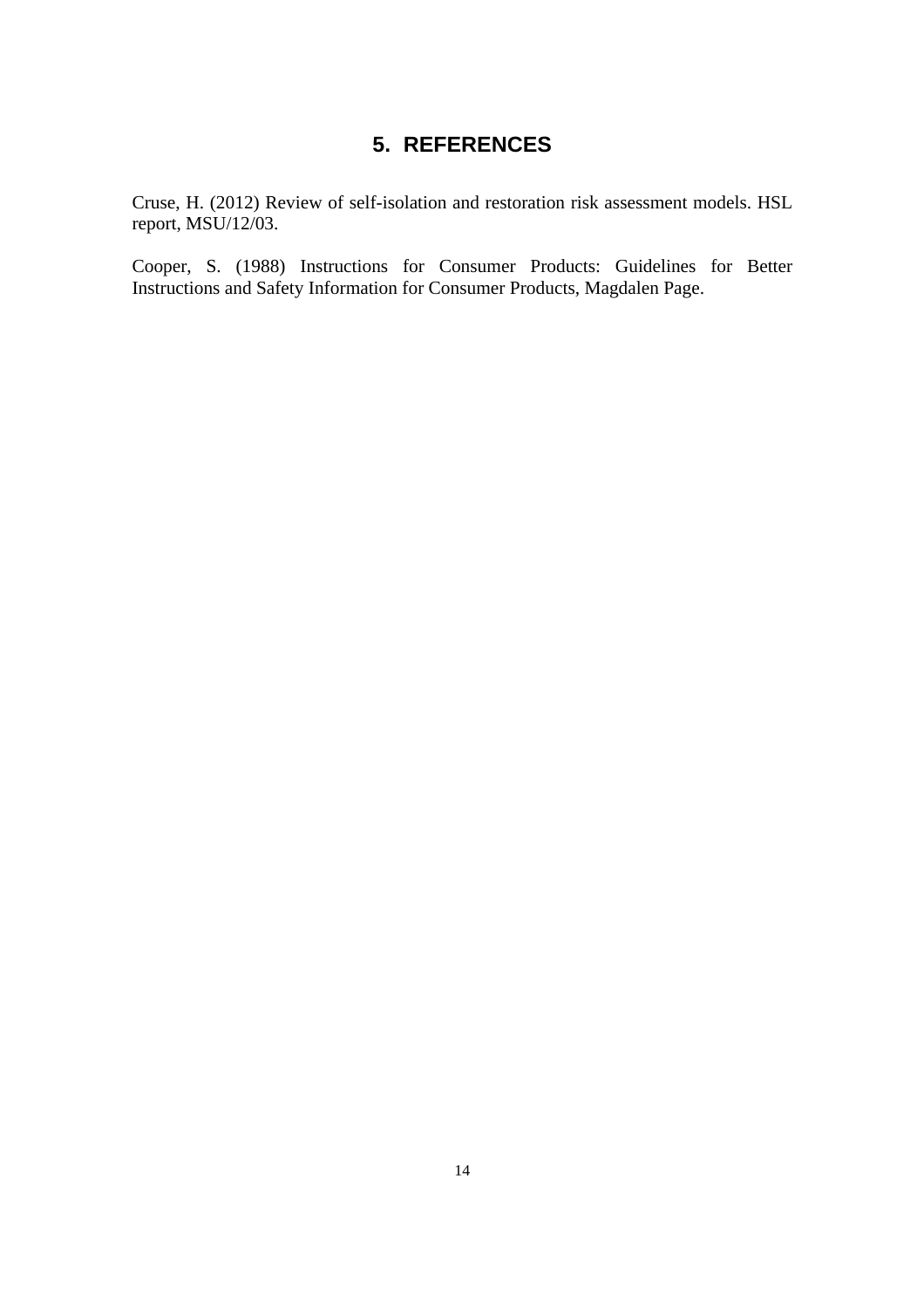Published by the Health and Safety Executive 11/13